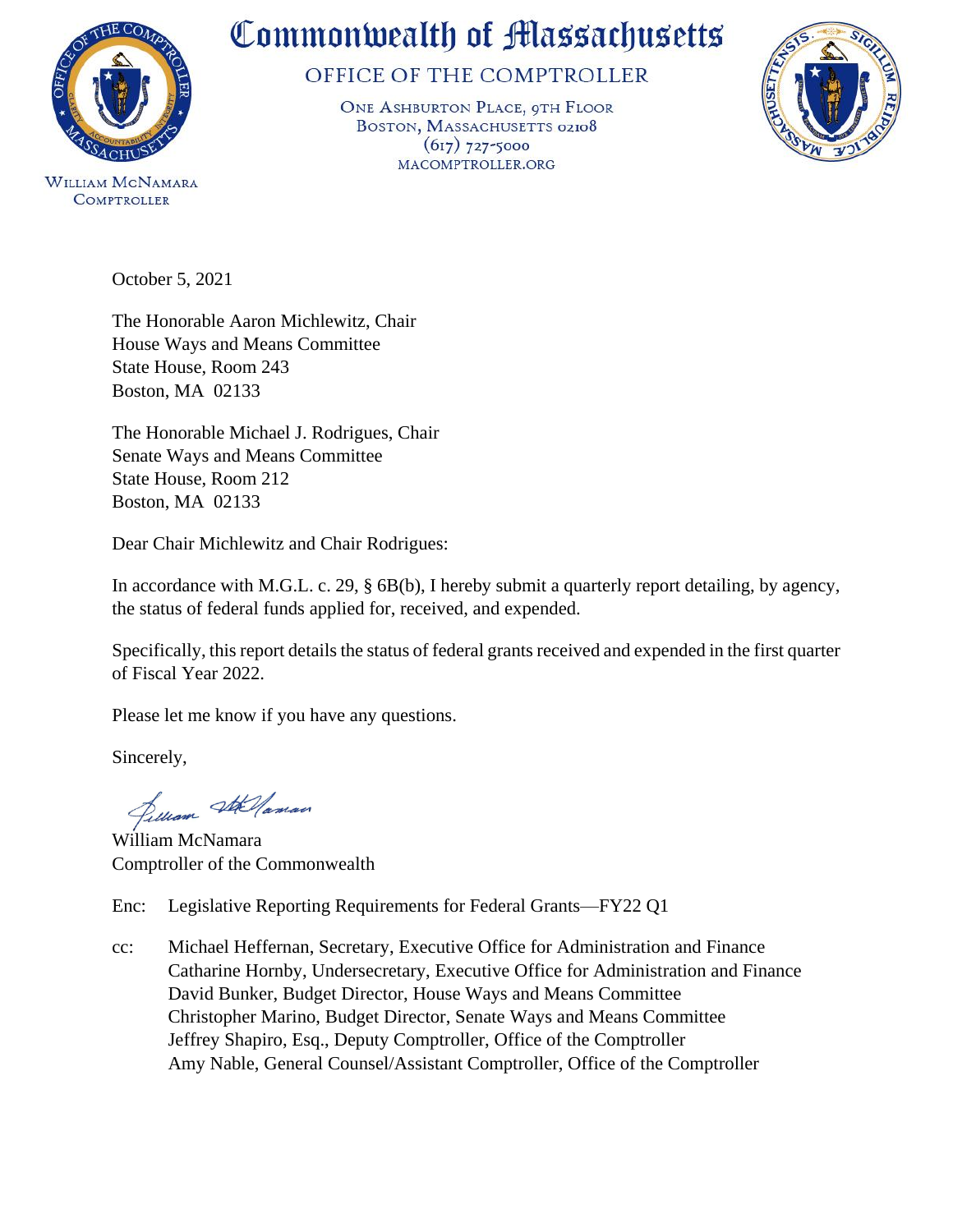

## Commonwealth of Massachusetts

Office of the Comptroller One Ashburton Place, 9TH Floor Boston, Massachusetts 02108 Telephone (617) 727-5000

www.mass.gov/comptroller

|  | WWW.IIIdSS.RUV/CONDUCTI |  |
|--|-------------------------|--|
|  |                         |  |
|  |                         |  |

|            | Status of Federal Grants Applied for FY2022, Quarter 1                             |                                                                                                    |                                                                         |        |                         |                                 |               |                          |                 |
|------------|------------------------------------------------------------------------------------|----------------------------------------------------------------------------------------------------|-------------------------------------------------------------------------|--------|-------------------------|---------------------------------|---------------|--------------------------|-----------------|
| Dept       | <b>Funding Opportunity Number/Announcement</b><br><b>Document Reference Number</b> | <b>Grant Name</b>                                                                                  | <b>Federal Cognizant Agency</b>                                         | CFDA#  | <b>Application Date</b> | <b>Expected Award</b><br>Amount | <b>Status</b> | <b>FAIN/Award Number</b> | <b>Comments</b> |
| <b>DOE</b> | USDA-FNS-CN-NTIG-21                                                                | Child Nutrition Non-Competitive Technology Innovation<br>Grant                                     | <b>Food and Nutrition Service</b>                                       | 10.541 | 08/05/21                | 925,926.00 PENDING              |               |                          |                 |
| <b>DOT</b> | MA-2021-039-00 / MA-34-0013                                                        | Low or No Emissions Grants Competitive                                                             | FTA-Region 1                                                            | 20.526 | 08/24/21                | 1,488,250.00 PENDING            |               |                          |                 |
| <b>DOT</b> | MA-2021-046-00 / MA-34-0014                                                        | Bus and Bus Facilities (5339)                                                                      | FTA-Region 1                                                            | 20.526 | 08/27/21                | 6,000,000.00 PENDING            |               |                          |                 |
| <b>DOT</b> | MA-2021-050-00 / MA-18-X063                                                        | Rural Area Formula Funds                                                                           | FTA-Region 1                                                            | 20.509 | 09/20/21                | 4,386,976.00 PENDING            |               |                          |                 |
| <b>DOT</b> | MA-2021-051-00 / MA-18-X064                                                        | Rural Area Formula Funds                                                                           | FTA-Region 1                                                            | 20.509 | 09/27/21                | 3,820,380.00 PENDING            |               |                          |                 |
| <b>POL</b> | O-BJA-2021-109004                                                                  | FY2021 Paul Coverdell Forensic Science Improvement Grants<br>Program - Formula                     | US DOJ Bureau of Justice Assistance                                     | 16.742 | 06/28/21                | 407,912.00 PENDING              |               |                          |                 |
| POL        | O-BJA-2021-109003                                                                  | FY2021 Paul Coverdell Forensic Science Improvement Grants<br>Program-Competitive                   | US DOJ Bureau of Justice Assistance                                     | 16.742 | 06/28/21                | 250,000.00 PENDING              |               |                          |                 |
| POL        | O-COPS-2021-75012                                                                  | FY2021 COPS Community Policing Development Microgrants   US DOJ COPS Office                        |                                                                         | 16.710 | 06/28/21                | 124,980.00 PENDING              |               |                          |                 |
| <b>POL</b> | O-BJA-2021-94008                                                                   | Y2021 Comprehensive Opioid, Stiumulant and Substance<br>Abuse Site-based Program                   | US DOJ Bureau of Justice Assistance                                     | 16.838 | 07/01/21                | 3,365,209.00 PENDING            |               |                          |                 |
| POL        | O-COPS-2021-86001                                                                  | 2021 COPS Anti-Methamphetamine Program                                                             | US DOJ COPS Office                                                      | 16.710 | 07/08/21                | 1,999,867.00 PENDING            |               |                          |                 |
| <b>POL</b> | O-BJA-2021-128001                                                                  | 2021 DNA Capacity Enhancement and Backlog Reduction<br>Program                                     | US DOJ Bureau of Justice Assistance                                     | 16.741 | 07/12/21                | 1,118,604.00 PENDING            |               |                          |                 |
| POL        | O-BJA-2021-131001                                                                  | BJA FY21 Body-Worn Camera Policy and Implementation<br>Program to Support Law Enforcement Agencies | US DOJ Bureau of Justice Assistance                                     | 16.835 | 07/26/21                | 1,600,000.00 PENDING            |               |                          |                 |
| <b>POL</b> | O-OJJDP-2021-170001                                                                | OJJDP FY2021 Internet Crimes Against Children Task Forces                                          | US DOJ Office of Juvenile Justice and<br>Delinguency Prevention (OJJDP) | 16.543 | 08/31/21                | 472,499.00 PENDING              |               |                          |                 |

## **Subtotal for pending items:** \$ 25,960,603.00

|             |                    | American Rescue Plan Act (ARP) of 2021: Section 9813 State   Department of Health and Human |                                 |        |          |           |         |  |
|-------------|--------------------|---------------------------------------------------------------------------------------------|---------------------------------|--------|----------|-----------|---------|--|
| <b>IEHS</b> | 2I2CMS331813-01-00 | Planning Grants for Qualifying Community-Based Mobile                                       | Services Centers for Medicare & | 93.639 | 08/13/21 | 888,264.0 | AWARDED |  |
|             |                    | <b>Crisis Intervention Services</b>                                                         | <b>Medicaid Services</b>        |        |          |           |         |  |

**Subtotal for awarded items:** \$ 888,264.00

**Total pending <sup>+</sup> awarded** \$ 26,848,867.00